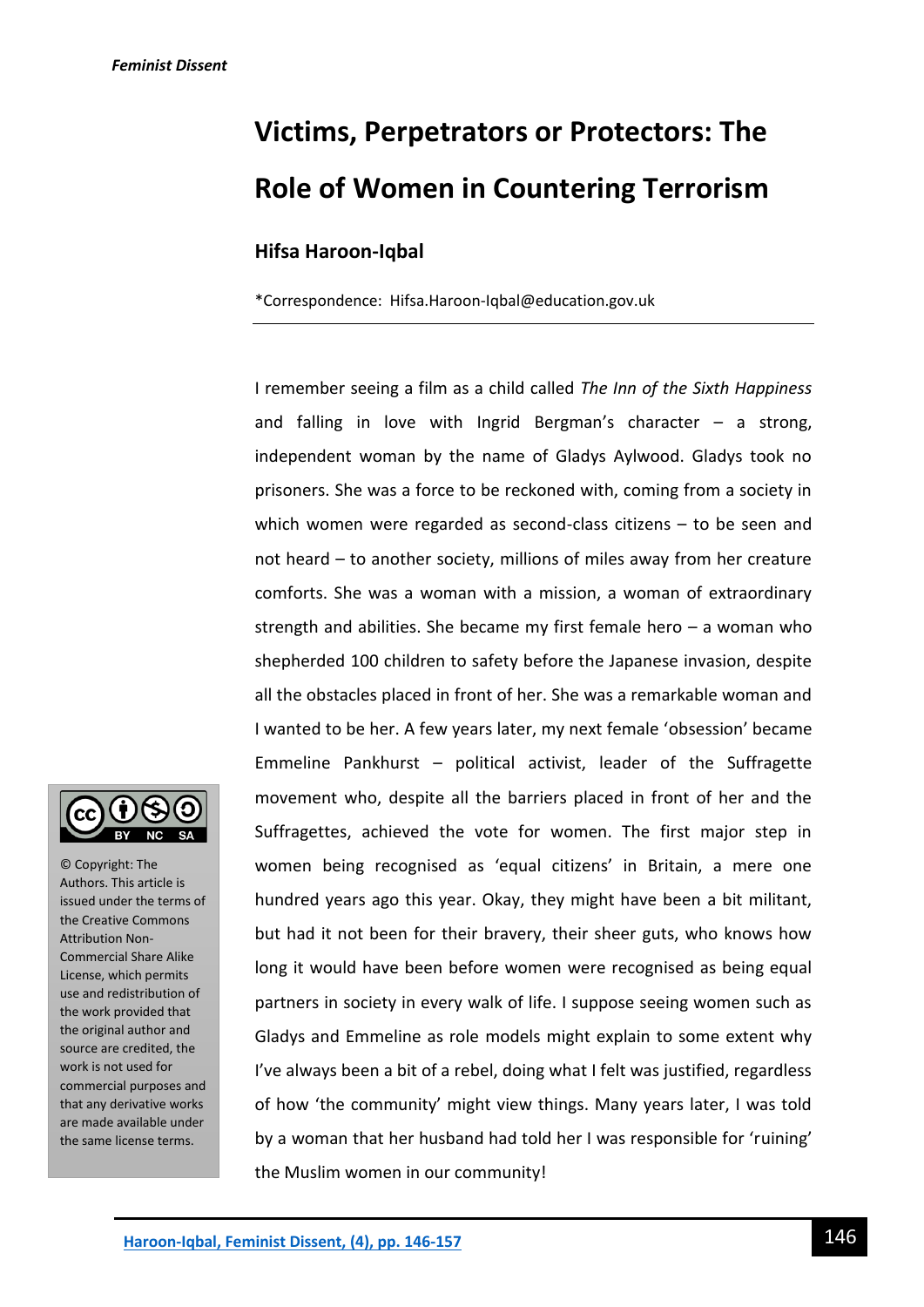I grew up in a typical Muslim household, with parents who were first generation immigrants and five older siblings. As the youngest in the family, I was (and to some extent, despite being 50+ still am!) regarded as the family baby. Like most first-generation families, my parents had the same worries and fears for their children moving to Britain in the late sixties as everyone else. A fear of us becoming too westernised, losing our religion, our cultural norms or connection with our motherlands. My parents saw England as a short-term 'stop over', allowing the children to get an English education before going 'back home'. When I was in my early twenties, I remember asking my father why we had never returned to Pakistan. He replied that he wanted his daughters to be afforded the same opportunities that his sons had been given. The chance of a good education and job prospects. He was a strict man, but as my sisters to this day remind me: 'I could get away with murder'. I wore jeans, went to town on my own, learned to drive and had my own car (before I was married), which gave me freedoms many young Asian women of my generation didn't have. Many of my peers were married at 16, as soon as they finished their 'O' levels. Many were married off to men they'd never even met. When my husband asked me to marry him, my father made it crystal clear that as long as he lived, no one would ever force me to marry against my will. He completely supported my ambitions when I joined a political party, became a shop steward for my union, and became politically active (much to the annoyance of one of my brothers who ended up ferrying me around, as I hadn't passed my driving test at this point). I have been active since. For over 30 years, I have been involved in a wide range of causes locally, regionally, and nationally, designed to improve the quality of life for vulnerable groups and individuals, and to build bridges between communities. I have been involved in supporting prisoners, cancer patients, patients with genetic disorders, women in refuge hostels, refugee settlement programmes, hate crime partnerships, children and families with poor social support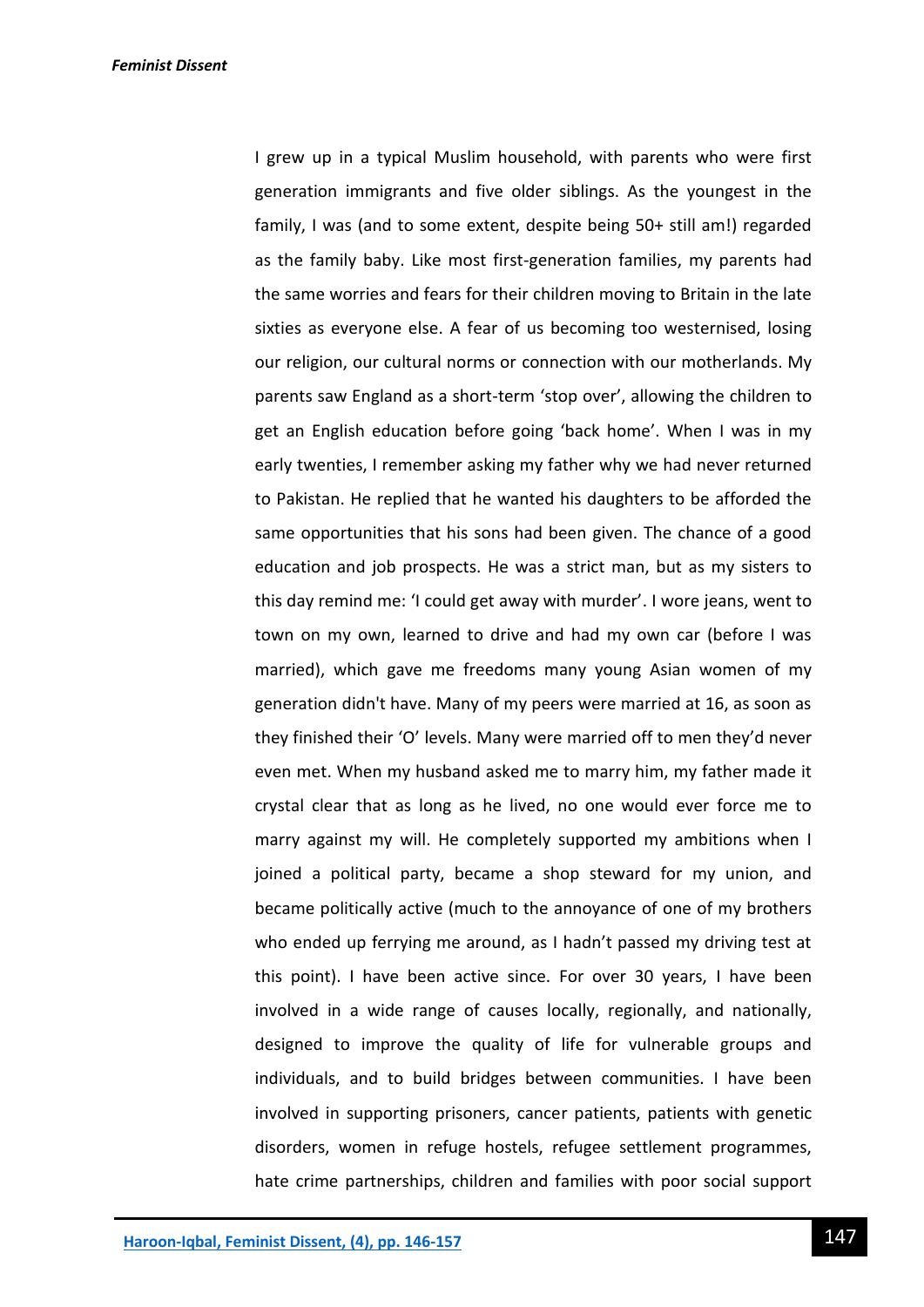networks, and minority ethnic groups. Whether that has been through supporting women's activism in the community, inter-faith dialogue, anti-racism engagement, or raising funds for charity. Moving into the arena of challenging radicalisation was actually not something I had ever considered as a career move. I was familiar with the Prevent strategy when it was first introduced by the Labour government in 2003, but it was not something I had considered being involved in at the time as I was in the process of completing my Masters in Philosophy. It was, however, something I became more familiar with over the next few years.

My first active involvement with Prevent goes back to 2007, when I was encouraged to apply for and was appointed to the Staffordshire Police Authority as an Independent Member. Prior to 2013 and the introduction of Police and Crime Commissioners, Police Authorities were the public body that oversaw the work of the local police forces. These bodies were made up of representatives from the local authority and independent members who would sit on the various strategic oversight boards. As a member of the strategic Counter Terrorism Board, I gained a valuable insight into the government's Counter Terrorism strategy, called CONTEST. At the time, I was also working within higher education and was very familiar with the fervent opinions expressed within the sector about Prevent. Newspaper headlines of universities being 'hotbeds of radicalisation' went some way towards positioning a barrier between the sector and community engagement. It was felt that the strategy was seen as targeting Muslim students and staff on campus, that there was an expectation that if anyone saw or heard anything untoward or suspicious around Muslims, they would inform the security services. It became very much seen as the tool for spying on and criminalising Muslims, and many institutions refused to engage with the strategy. What didn't help matters was that at the time, engagement was only through Prevent police officers and Special Branch. As a Muslim, I didn't work in Prevent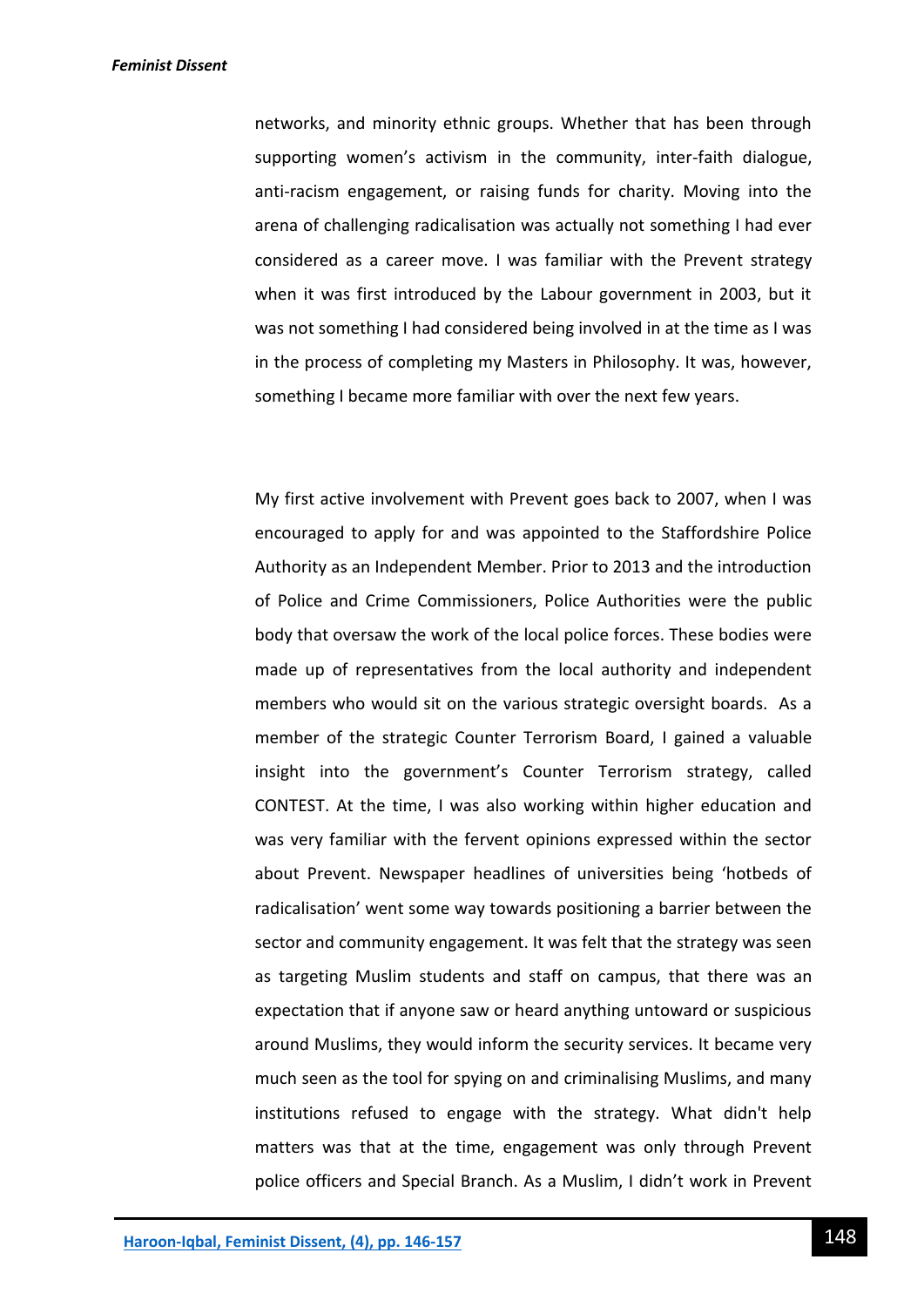at the time, as I believed that Prevent was heavily focusing on Muslim communities and the funding that was being made available for 'community engagement' was purely a way to sugarcoat the bitter pill Muslim communities had to swallow. It was only after I became entangled in the arrest of four Muslim students that I experienced personally the effect the counter-terrorism world was having, not just on Muslims but on wider society, as people were becoming suspicious of the very same people who had for many years been their friends, neighbours, and colleagues.

I started working on Prevent in 2013, two years after the coalition government conducted a review that recognised that the Prevent strategy needed to address all forms of violent extremism and terrorism. A much-needed shift, considering that the country had faced (and still faces) a threat from the IRA, issues around animal rights extremism, and a growing tide of far-right extremism. National Action became the first neo-Nazi group to be proscribed under terror laws by the Home Secretary in December 2016 (Home Office, 2016) and in September 2017 two further groups, Scottish Dawn and NS131 (National Socialist Anti-Capitalist Action) were also banned (Home Office, 2017). This was a very welcome decision by Amber Rudd, the then Home Secretary, who described National Action as being 'a vile racist, homophobic and anti-Semitic group which glorifies violence and stirs up hatred while promoting their poisonous ideology' (ibid). She made it very clear that any group who spread a nasty malicious ideology, that spread division, threatened the safety of citizens would not be tolerated. Making it clear that the counter-terrorism strategy was about all forms of terrorism, not just that related to Islamist groups.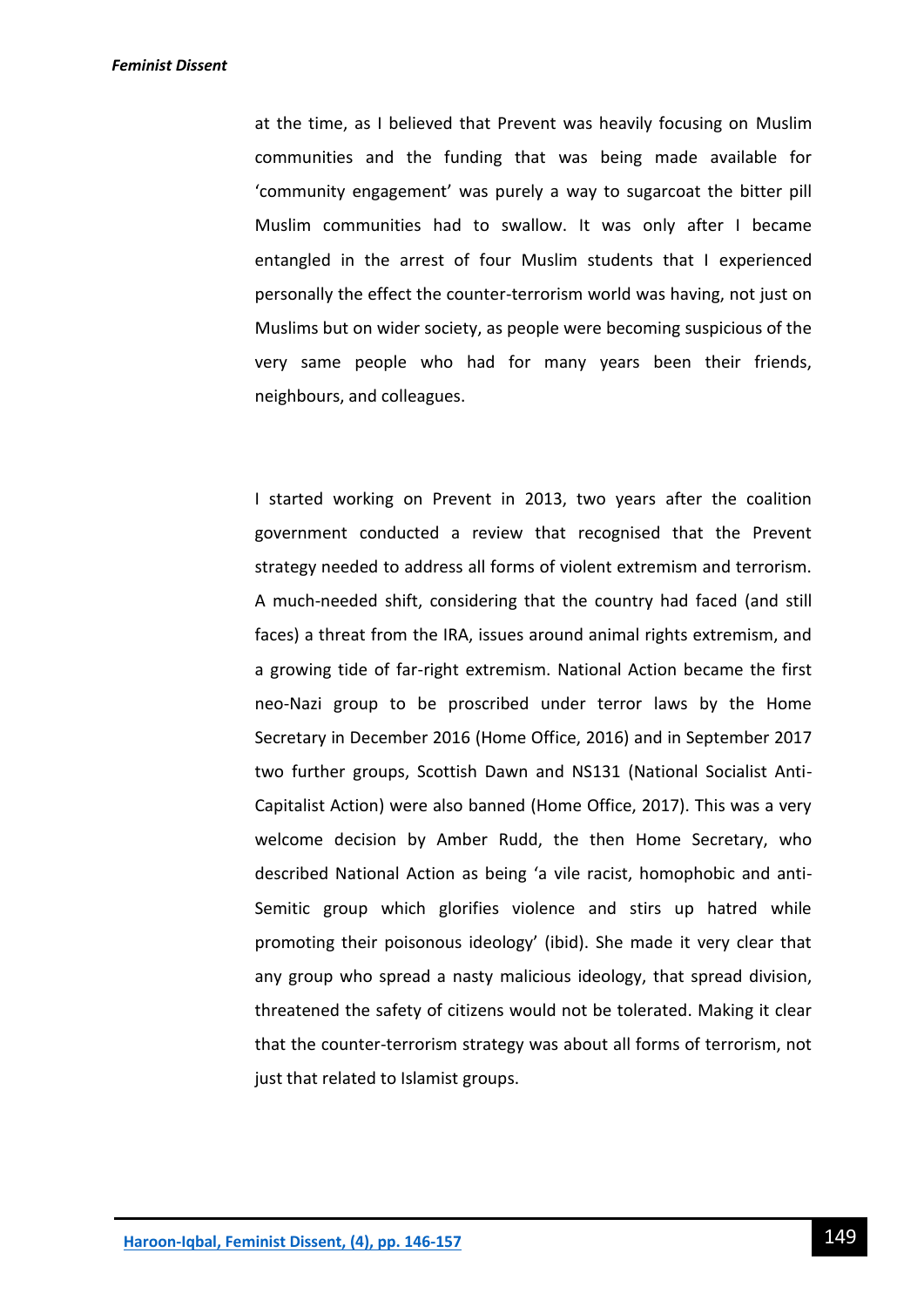However, despite this shift, a minority of Muslim groups and individuals, albeit very vocal ones, continue to propagate a false interpretation of Prevent as only targeting Muslims. This vocal ensemble has manufactured a situation in which those Muslims who are involved in any counter-terrorism work are maligned, criticised and abused, verbally and physically, in person and in the virtual world. This has become the norm. And the largest group under fire are the women activists. Not only are they targeted because they are female but because of a 'triple-jeopardy'; they are female, Muslim, and working in counter-terrorism. If perchance they do not wear the head covering, additional abuse comes their way for not being 'proper' Muslims. Sadly, most of this viciousness comes from within Muslim communities, from those men who should be advocates not critics. Therefore, instead of focusing on how we counter narratives of extremism and terrorism, or how we can protect young people from the threat of radicalisation, the debate has been shifted to discussions about Muslim 'government stooges', 'sell-outs', 'house Muslims', 'native informants', and 'boot-lickers'.

The biggest victims of terrorism across the world are women. And the greatest threats and abuse are targeted towards those women who are trying to prevent radicalisation and terrorism.

However, there is also evidence to suggest that women are just as likely to support terrorism or even commit a terrorist offence. Since 2014, of 109 people convicted of terrorist offences, 18 (16%) were women and girls (Swann, 2017). For example, Aqsa Mahmood from Glasgow fled to Syria to join Da'esh<sup>i</sup> in 2013 (Fantz and Shubert, 2015). Zahra and Salma Halane, twin sisters from Manchester, in 2014 left the comfort of their home to join Da'esh, just as their brother had previously done (*Newsbeat*, 2015). The same year, Amal El-Wahabi, a mother of two from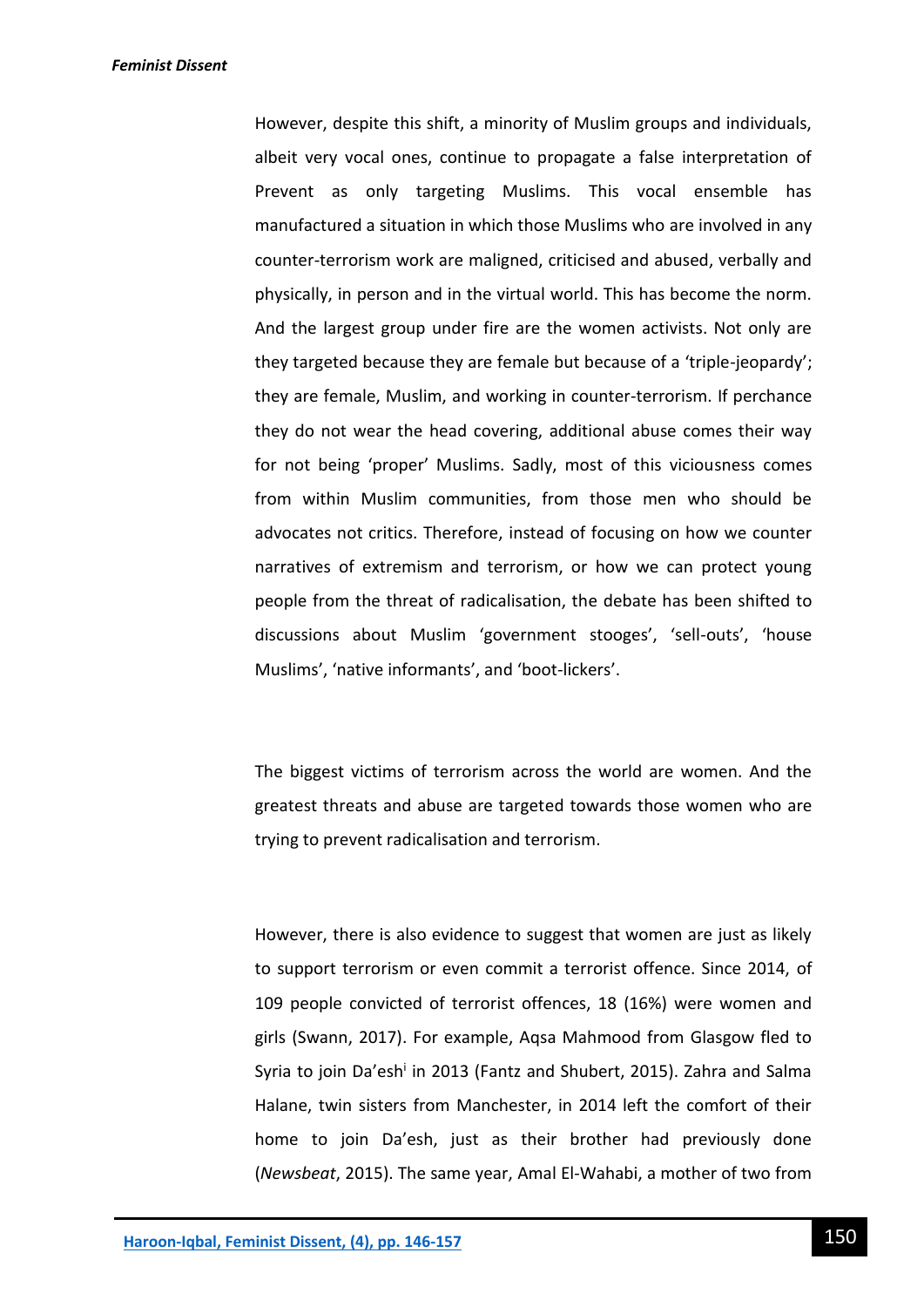north London and wife of a Da'esh fighter, became the first Briton to be convicted under terror laws of funding jihadi fighters in Syria (Casciani, 2014). In 2015, three friends from Bethnal Green fled to Syria and, that same year, three sisters from Bradford took their nine children to Syria, following in their brothers' footsteps (Shackle, 2015). More recently, Madidah Taheer, 21, was convicted of preparing an act of terrorism, 19 year-old Amber Rafiq was sentenced to 18 months in prison for disseminating terrorist publications online, and a mother and her two daughters who were part of the UK's first all-female terror cell have been found guilty of planning acts of terrorism (*Press Association*, 2017). These are just some of the women convicted in the last three years. We must not be under the illusion that this affects only men and boys. The narrative used is sadly just as attractive to women and girls.

The threat of radicalisation affects men and women. But I am particularly troubled by young women who have been (and have the potential to be) radicalised because of the way this is done. The lack of theological knowledge among young women in relation to the role of women has been manipulated, to the extent that they have been led to believe that they are second-class citizens with rights and responsibilities that are dependent on subservience to men – first, their fathers, and then, their husband.

The role and status of Muslim women is a major misrepresentation of Islam. This portrayal cannot necessarily be apportioned to the religious text, but to the way religion has for many years been taught by men – in homes, in mosques, and most recently, through virtual means via the internet. Certainly for me and for many women of South Asian backgrounds who grew up in this country, religion was taught not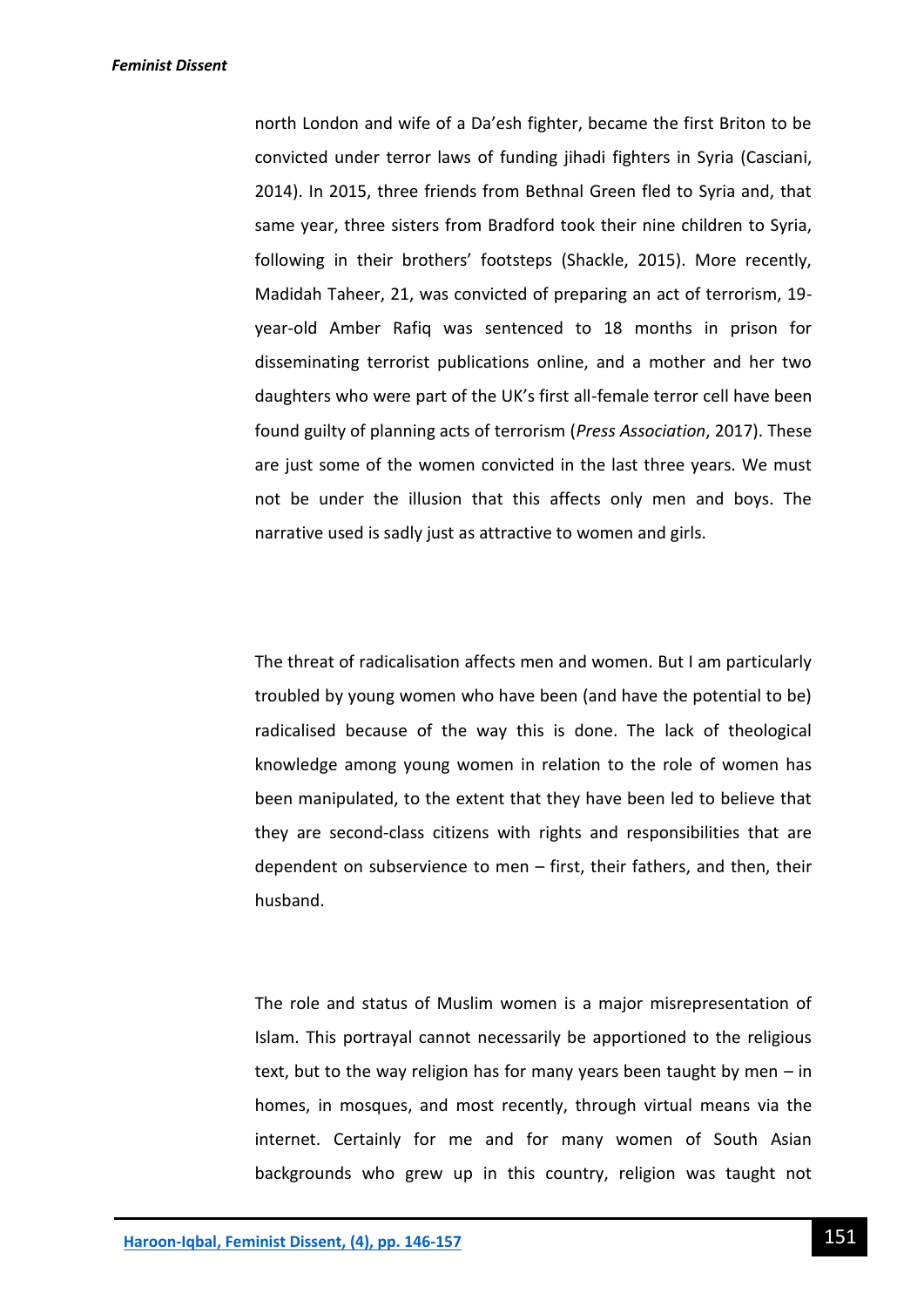through books but through word of mouth, from their mothers and grandmothers. Because of high levels of illiteracy, most women would have received their religious instruction at their mother's knee, being taught the do's and don'ts of being a good Muslim girl, daughter or wife. They will have been taught not to question the religious edicts, as to question would be to question God himself. Religion became a set of rules to be obeyed without any understanding of whether these rules were religious or cultural. The women and girls who went out to Syria in a similar way had their religious ignorance exploited and were sold a utopian image of life in an 'Islamic State' by charismatic speakers who would attract large crowds at events, have thousands of 'hits' on their YouTube videos and followers on social media. A role that would see them fulfilling their religious obligation in establishing the only true 'Islamic State' in the world, as wives of the jihadi warriors and mothers of the new generation of true Muslims. The glorified prostitution that awaited many young women was designed for nothing other than to satisfy the carnal desires of recruiters and terrorists. Their lack of scriptural understanding in relation to the role of women within Islam was manipulated to the extent that their lives and the lives of their families were destroyed by their actions. Regrettably, women such as Aqsa Mahmood from Glasgow were just as guilty of influencing and ultimately radicalising these young girls as those Islamist hate preachers.

While the situation in Syria has changed with Da'esh and its influence there diminishing, the threat of young people being radicalised remains. Women, and mothers in particular, play a vital role in safeguarding their children from all sorts of dangers in the world. From a very early age, we begin to teach our children about 'stranger danger', we teach them to never allow anyone to touch them in ways they find uncomfortable, and we teach them to scream out if they are scared. Protecting our children and preventing them from being harmed is a built-in mechanism that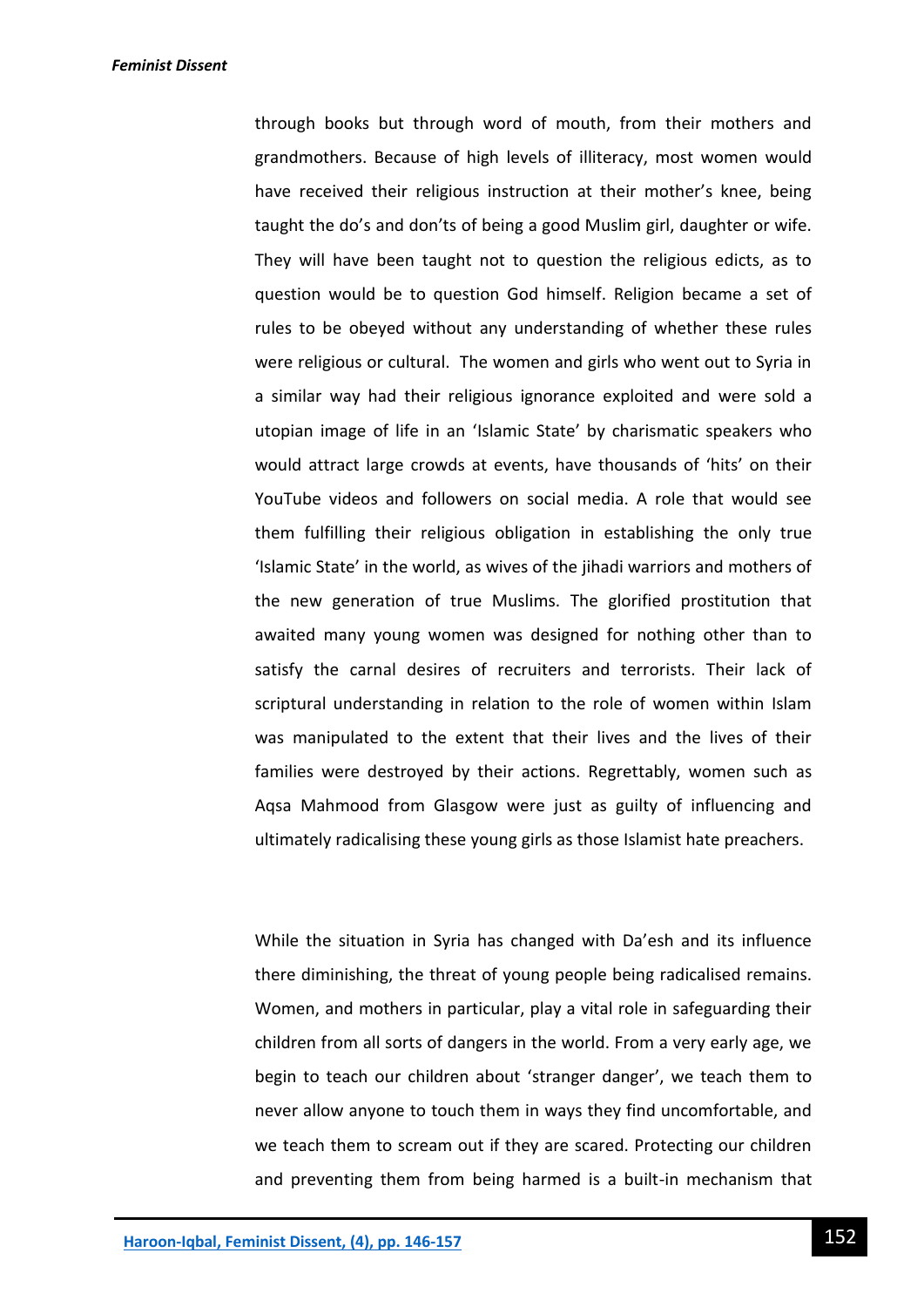comes as part of the package labelled 'motherhood'. In the  $21^{st}$  century, in a world of technological advancements that most of us would never even have imagined twenty-five years ago, the dangers we need to recognise and understand have changed. Women are a key component in tackling radicalisation of young people and we must never make light of their role or the dangers. Mothers are often in the best position to notice changes in their children and are not afraid to challenge them. They can build their child's resilience around cultural and religious issues, reducing the need for them to seek answers elsewhere. Mothers have a key role to play in preventing the radicalisation of their children, but in order to do this, they too need to understand the risks and the reality of their children growing up in the  $21<sup>st</sup>$  century. The development of technology enables us to within seconds find out what's happening on the other side of the world. It enables us to make connections with strangers, develop secret relationships, and formulate views without ever physically speaking to another human being. It also allows us to live in a clandestine world. Mothers must, from a very early age, communicate with their children and understand their lives. We must not underestimate or disparage the importance of this role and how much could be achieved, if mothers received adequate support and were recognised as a vanguard in preventing radicalisation.

Sadly, as women, we are also the biggest victims of terrorism. Look at the world around us past and present. From the Syrian conflict, the Rohingya in Burma, the Bosnian genocide, and Rwanda. Look at the horrors inflicted on the Yazidi women and the kidnapping of nearly 300 young girls in Nigeria by Al-Shabaab. Women are seen as easy targets. In the west, we are viewed through a prism of victimhood, oppressed by our own and mocked by those outside. The majority of those killed and injured in the terrorist attack in Manchester at the Ariane Grande concert were young women and girls. In their annual report last year, Tell MAMA,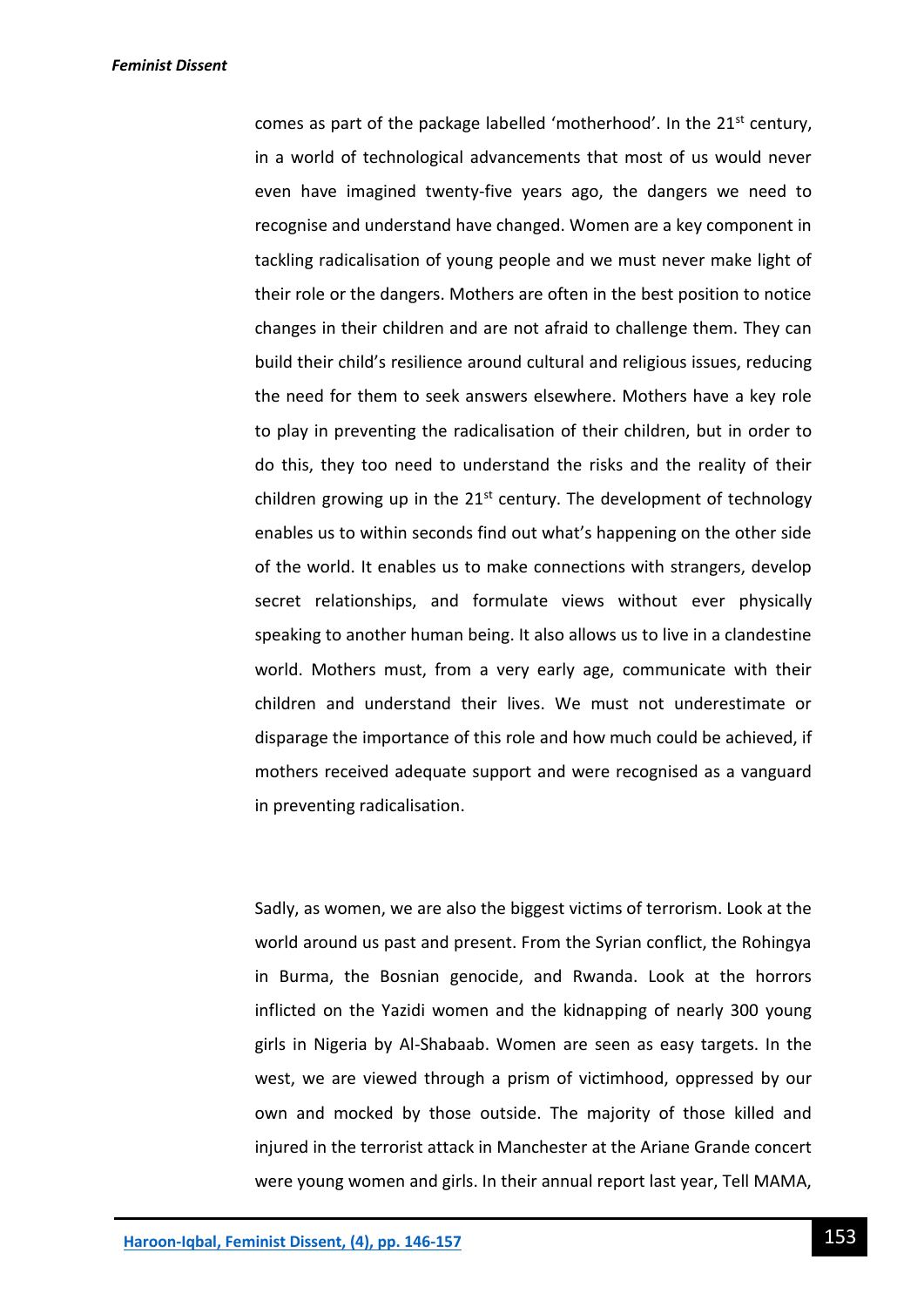an organisation that monitors anti-Muslim attacks, stated that in 2016, 56% of the attacks targeting 765 victims were directed at women, women that were seen to be visibly Muslim (Tell MAMA Annual Report, 2017). Street level attacks rose by 47% that year, with the situation worsening following terrorist attacks and the Brexit referendum (*ibid*). The horrors inflicted on women tend to be brutal, intimate, and very personal. Yet despite all this, as women we are courageous, resilient, and determined. In the words of Elizabeth Cady Stanton: 'the best protection any woman can have is courage'.

**Hifsa Haroon-Iqbal** is the West Midlands Regional Prevent Lead for Further & Higher Education. Hifsa has had a career that has spanned a number of disciplines, including health, research and education. In 2012, she was appointed a Deputy Lord Lieutenant of Staffordshire and received an MBE for Services to Community Cohesion. Hifsa is a founding member of the Armed Forces Muslim Forum for the UK Ministry of Defense and a Director of the Association of British Muslims. She actively promotes a positive image of Islam, which is consistent with British values and is an outspoken advocate for British Muslims. Hifsa is regularly called to give interviews on regional and national media and has written for a number of mainstream newspapers. She has also written a number of academic articles and published papers on palliative care for minority groups and nursing assessment processes. She has been active at grassroots social engagement and supporting vulnerable groups for several decades. She has spoken at many regional and national conferences on inter faith related topics, Islam and Women, Holocaust Memorial Day commemorations and radicalisation and counter terrorism. She is currently delivering the Government's Prevent strategy in colleges and universities across the West Midlands region and is a Trustee of The Johnathan Ball and Tim Parry Foundation for Peace and Nisa-Nashim, a Muslim and Jewish women's charity that aims to bring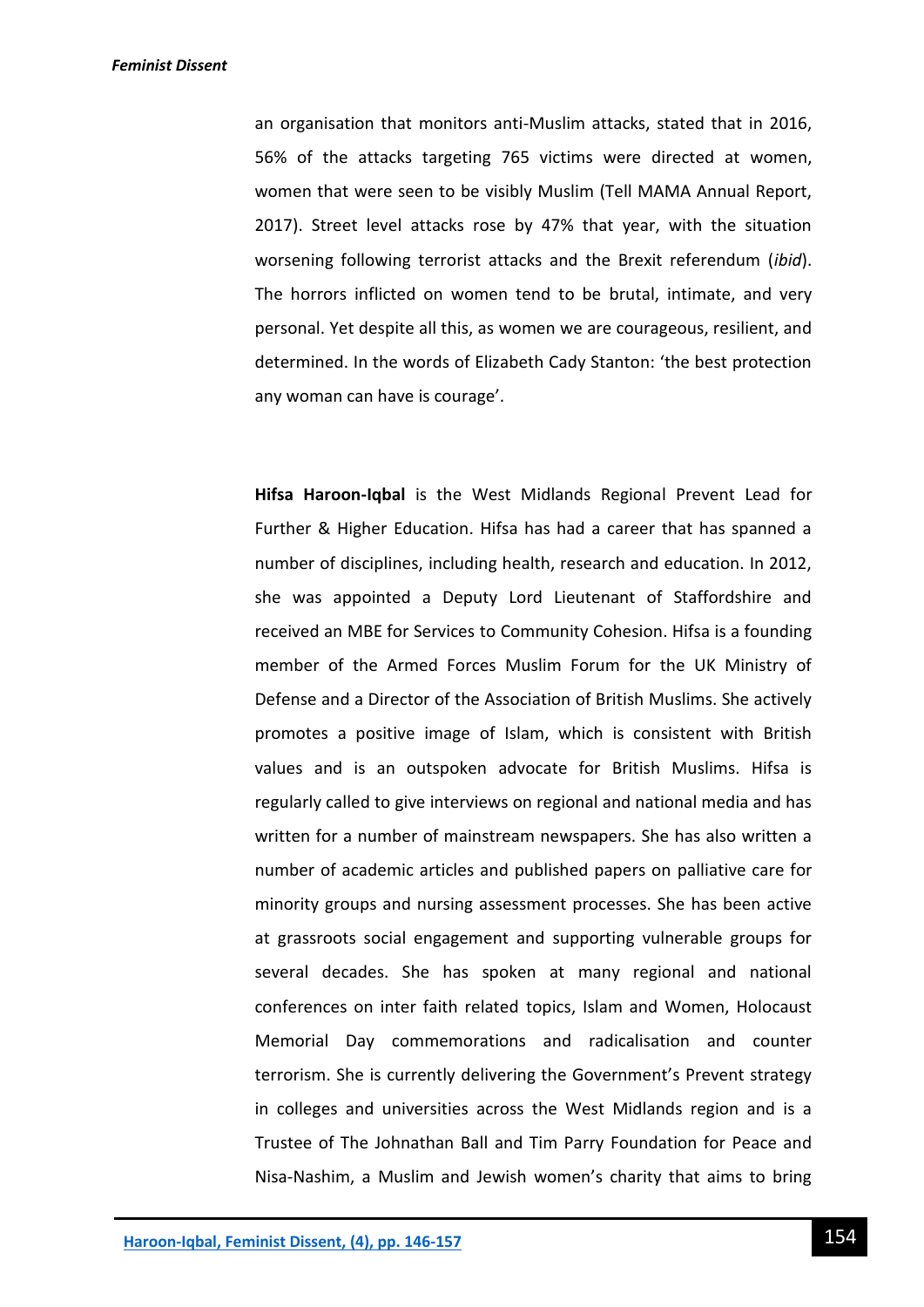communities together and promote a deeper understanding of the commonalities between the faiths.

## **References**

BBC news (2017) Woman jailed for sharing terrorist Propaganda. 24<sup>th</sup> October. Available at: [https://www.bbc.co.uk/news/uk-england-leeds-](https://www.bbc.co.uk/news/uk-england-leeds-41736454)[41736454](https://www.bbc.co.uk/news/uk-england-leeds-41736454) [Last accessed 07 February 2018].

Casciani, D. (2014) Woman jailed for funding Syria jihad, *BBC News Online,* 13th November*.* Available at: [https://www.bbc.co.uk/news/uk-](https://www.bbc.co.uk/news/uk-30041625)[30041625](https://www.bbc.co.uk/news/uk-30041625) [Last accessed 19 June 2018].

Fantz, A. and Shubert, A. (2015) From Scottish Teen to ISIS Bride and Recruiter: the Aqsa Mahmood Story. *CNN*, 24<sup>th</sup> February. Available at: [https://edition.cnn.com/2015/02/23/world/scottish-teen-isis](https://edition.cnn.com/2015/02/23/world/scottish-teen-isis-recruiter/index.html)[recruiter/index.html](https://edition.cnn.com/2015/02/23/world/scottish-teen-isis-recruiter/index.html) [Last accessed 19 June 2018].

Home Office (2016) National Action becomes first extreme right wing group to be banned in the UK. *Home Office,* 16th December. Available at: [https://www.gov.uk/government/news/national-action-becomes-first](https://www.gov.uk/government/news/national-action-becomes-first-extreme-right-wing-group-to-be-banned-in-uk)[extreme-right-wing-group-to-be-banned-in-uk](https://www.gov.uk/government/news/national-action-becomes-first-extreme-right-wing-group-to-be-banned-in-uk) [Last accessed 19 June 2018].

Home Office (2017) Further extreme right wing groups banned in the UK. *Home Office,* 28th September. Available at: [https://www.gov.uk/government/news/further-extreme-right-wing](https://www.gov.uk/government/news/further-extreme-right-wing-groups-banned-in-the-uk)[groups-banned-in-the-uk](https://www.gov.uk/government/news/further-extreme-right-wing-groups-banned-in-the-uk) [Last accessed 19 June 2018].

Newsbeat (2015) Teenage Twins at Centre of ISIS Social Media Recruitment, *BBC News Online,* 28th May. Available at: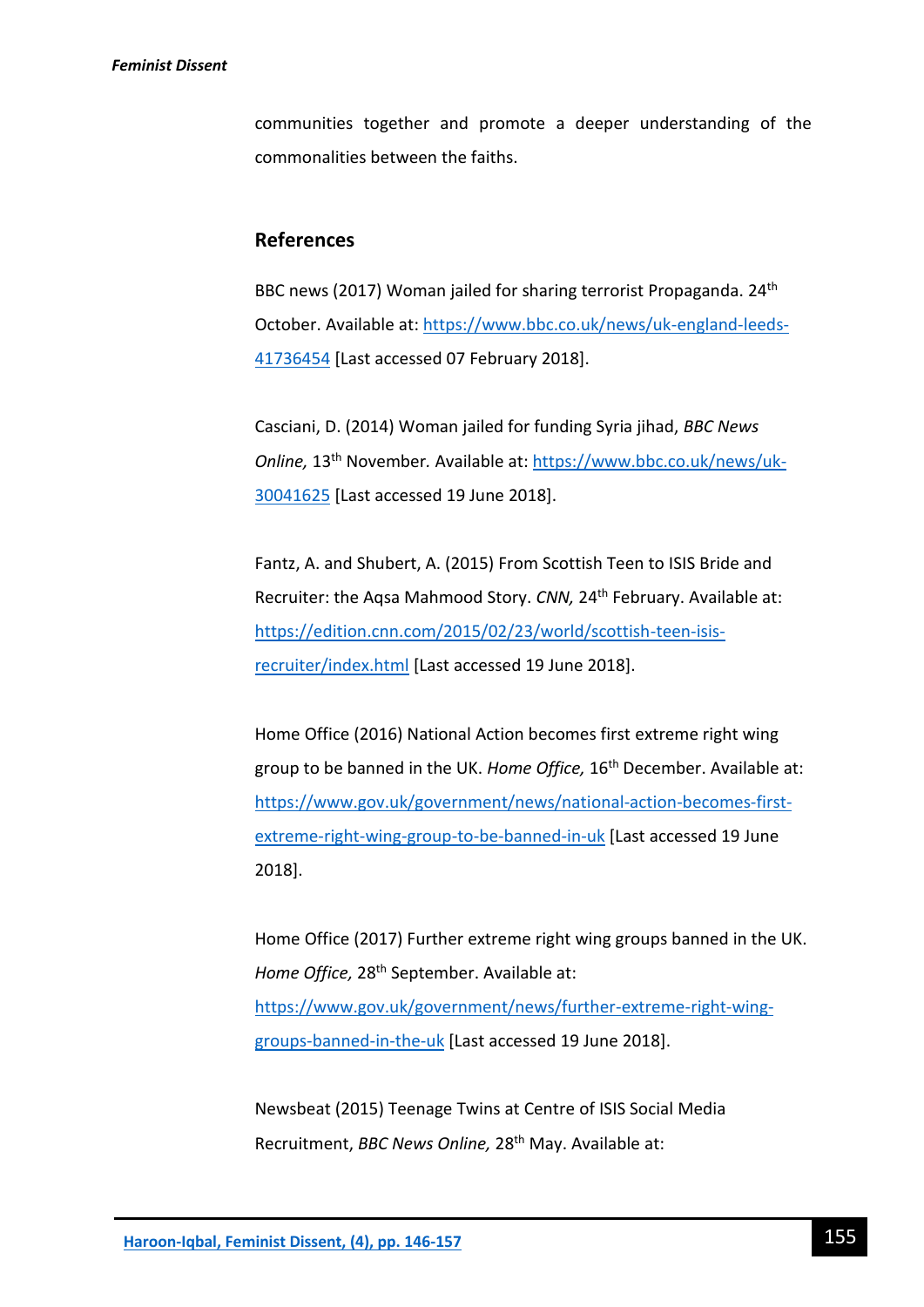[http://www.bbc.co.uk/newsbeat/article/32911536/teenage-twins-at](http://www.bbc.co.uk/newsbeat/article/32911536/teenage-twins-at-centre-of-is-social-media-recruitment)[centre-of-is-social-media-recruitment](http://www.bbc.co.uk/newsbeat/article/32911536/teenage-twins-at-centre-of-is-social-media-recruitment) [Last accessed 19 June 2018].

Palmer, E. (2018) Mother and two daughters found guilty of All-Female ISIS London Terror Attack Plot. Newsweek, 6<sup>th</sup> April. Available at: [http://www.newsweek.com/isis-teenager-guilty-london-terror-attack](http://www.newsweek.com/isis-teenager-guilty-london-terror-attack-plot-along-mother-and-sister-957162)[plot-along-mother-and-sister-957162](http://www.newsweek.com/isis-teenager-guilty-london-terror-attack-plot-along-mother-and-sister-957162) [Last accessed 19 June 2018].

Press Association (2017) Woman convicted of helping husband prepare UK terror attack. The Guardian, 26<sup>th</sup> October. Available at: [https://www.theguardian.com/uk-news/2017/oct/26/woman-convicted](https://www.theguardian.com/uk-news/2017/oct/26/woman-convicted-of-helping-husband-prepare-uk-terror-attack)[of-helping-husband-prepare-uk-terror-attack](https://www.theguardian.com/uk-news/2017/oct/26/woman-convicted-of-helping-husband-prepare-uk-terror-attack) [Last accessed 19 June 2018).

Shackle, S. (2016) The London girls lost to ISIS what became of the jihadi brides? *New Statesman,* 6 th October. Available at: [https://www.newstatesman.com/culture/observations/2016/10/london](https://www.newstatesman.com/culture/observations/2016/10/london-girls-lost-isis-what-became-jihadi-brides)[girls-lost-isis-what-became-jihadi-brides](https://www.newstatesman.com/culture/observations/2016/10/london-girls-lost-isis-what-became-jihadi-brides) [Last accessed 19 June 2018].

Swann, S. (2017) UK terror convictions rising, BBC jihadist database shows. *BBC News online*, 6<sup>th</sup> July. Available at: <https://www.bbc.co.uk/news/uk-40483171> [Last accessed 19 June 2018].

Tell Mama Annual Report (2017) *A Constructed Threat: Identity, Intolerance and the Impact of Anti-Muslim Hatred*. Faith Matters: London. Available at: [https://tellmamauk.org/wp](https://tellmamauk.org/wp-content/uploads/2017/11/A-Constructed-Threat-Identity-Intolerance-and-the-Impact-of-Anti-Muslim-Hatred-Web.pdf)[content/uploads/2017/11/A-Constructed-Threat-Identity-Intolerance](https://tellmamauk.org/wp-content/uploads/2017/11/A-Constructed-Threat-Identity-Intolerance-and-the-Impact-of-Anti-Muslim-Hatred-Web.pdf)[and-the-Impact-of-Anti-Muslim-Hatred-Web.pdf](https://tellmamauk.org/wp-content/uploads/2017/11/A-Constructed-Threat-Identity-Intolerance-and-the-Impact-of-Anti-Muslim-Hatred-Web.pdf)

### **To cite this article:**

Haroon-Iqbal, H. (2019) Victims, Perpetrators or Protectors: The Role of Women in Countering Terrorism. *Feminist Dissent,* 4, pp. 146-157. Retrieved from:<https://doi.org/10.31273/fd.n4.2019.305>